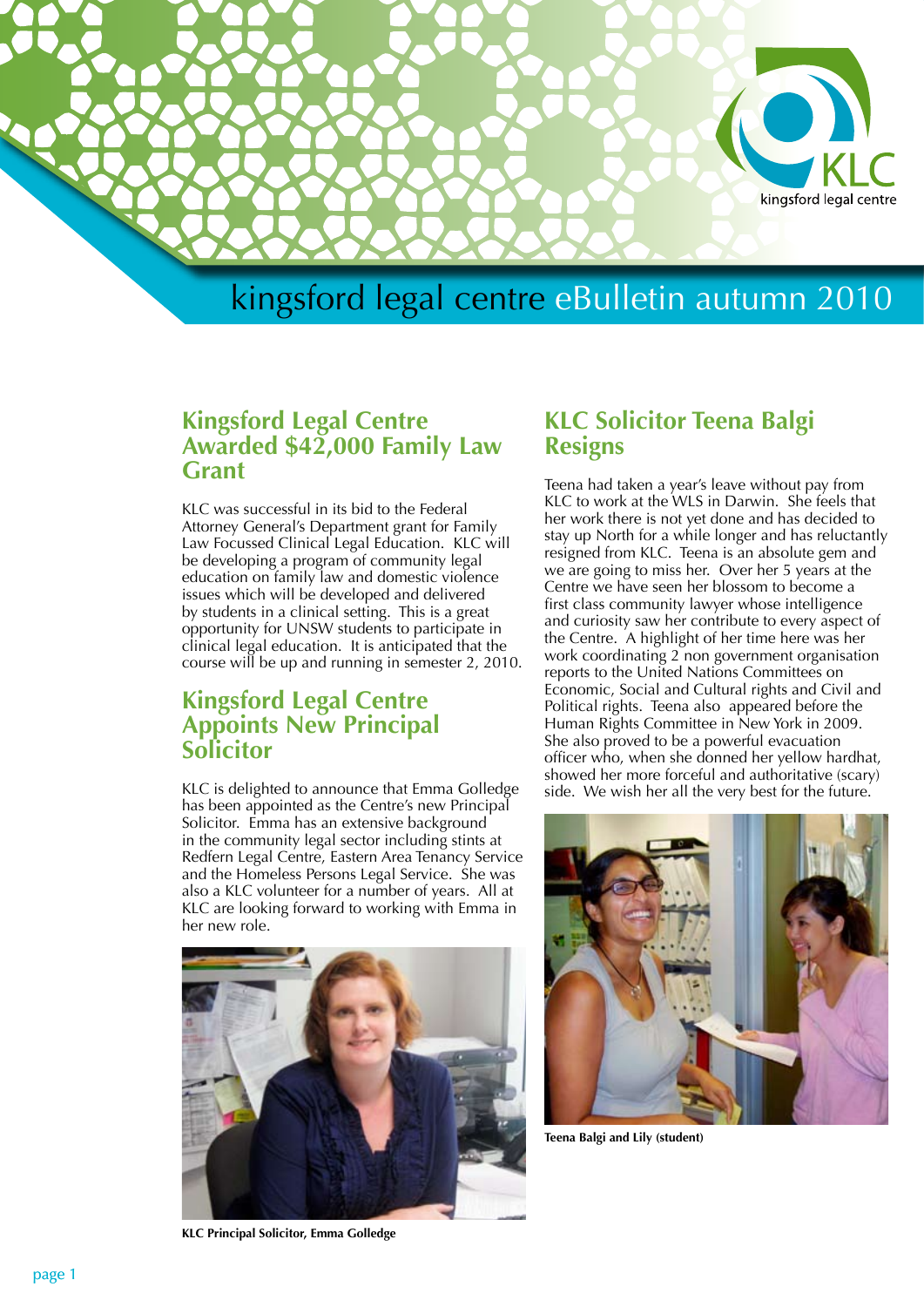

### **Solicitor/Clinical Supervisor Vacancy at KLC**

With Teena's resignation KLC is currently recruiting for the above position. If you are interested the position is advertised at seek.com and on UNSW website at: http://www.hr.unsw.edu.au/services/ recruitment/jobs/19021008.html Applications for the position must be directed to UNSW Human Resources Department (not to KLC) by Monday 5 March.

### **New Allens Arthur Robinson Secondee Joins KLC Staff**

Alex Salib is KLC's new secondee from Allens Arthur Robinson. In 2008, Alex completed an Arts/ Law degree at the University of Sydney where she spent her last semester on exchange at New York University. Alex has spent the past year working in the Corporate Insolvency and Restructuring group at Allens. Outside of work, Alex enjoys life drawing and pottery.



**Alex Salib, new KLC secondee solicitor from Allens Arthur Robinson**

### **Volunteer Solicitors Needed**

KLC currently has vacancies on its fortnightly Tuesday night roster for experienced solicitors with current NSW practising certificates. At KLC volunteering involves not only giving advice to clients but working with, and mentoring UNSW law students who attend our advice sessions and interview clients. So if you have some free time and want to help make a difference to our community, email Denise at: d.wasley@unsw.edu.au for an information sheet and application form.

#### **Yabun**

On January, 26 Kingsford Legal Centre's Aboriginal Access Worker, shared a stall at the Yabun festival with Redfern and Marrickville Legal Centres. During the day people visiting the stall received information about what services our Centre's offers. Stall attendees were also asked to show their support of an Australian Human Rights Act, by reading and signing a pre completed letter. These letters have been mailed to Prime Minster Rudd to ensure the Federal government does enact a National Human Rights Act in Australia. During the day, Kingsford Legal Centre's Aboriginal Access Worker Keith Ball also had an opportunity to briefly meet with NSW Premier Keneally.



**KLC Aboriginal Access Worker with Premier Kenneally at Yabun 2010**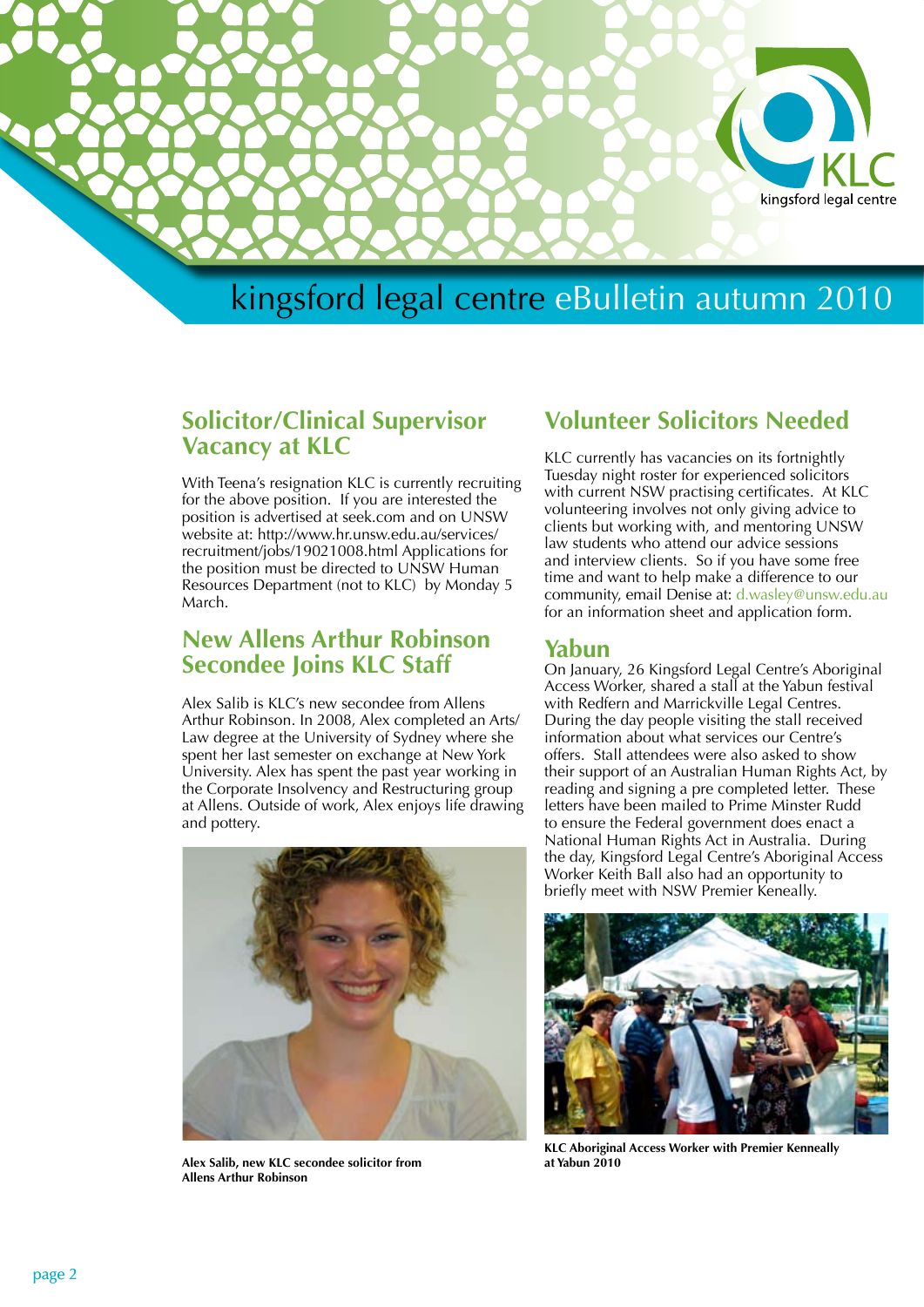

### **KLC Indigenous Statistics Increase**

The number of clients accessing Kingsford Legal Centre's services who identified as being Aboriginal and or Torres Strait Islander has seen a significant increase; from 3.5% in 2008 to 6% in 2009. This figure only reflects advice given, much more work has been done by our Aboriginal Access Worker, Keith Ball, in terms of referrals and relationship building with the community.

### **Professional and Technical staff award for Anna Hartree**

Anna Hartree was awarded a professional and technical staff award for excellence in January 2010. This was in recognition of work she had done updating student induction and community work in conjunction with teaching students.

### **Human Rights Defender**

Kingsford Legal Centre guest edited the December 2009 edition of the Human Rights Defender. It focussed on the practice of economic and social rights both domestically and internationally. It included articles from Emma Golledge about homelessness, and an editorial by Anna Cody. It drew on domestic human rights practices as well as the way that economic and social rights have grown and been litigated in the USA and Argentina.

### **Community Legal Education**

KLC's continues to provide legal education to those in our local community. We have resumed the Community Worker Legal Education series for 2010. Our next session will be on Family Relationship Centres and family law on 9 March 2010. We also are available to come and provide specific training to local community organisations – we are currently planning training with welfare workers at Long Bay Jail so that they may be better able to identify the legal issues of prisoners.

### **KLC Casework**

The discrimination practice has been busy with quite a few conciliations. We obtained a successful settlement in a race discrimination in employment case for our client who was extremely happy with the outcome. As part of the settlement the other side agreed to develop anti-discrimination policies and training for all staff. We also successfully settled a pregnancy discrimination in employment case for a client who lost her job when she revealed her pregnancy to her employer. In both cases our clients were able to explain their position to their former employers at the conciliation and received genuine apologies for the conduct. Receiving a genuine apology is often one of the most important things to our clients but it can be very difficult to obtain!

We also successfully obtained two maximum awards of compensation for our client who experienced ongoing domestic violence. Many students and solicitors worked on this file as victim's compensation matters are taking about 18 months to finalise – we hope the money will help our client move on with her life.